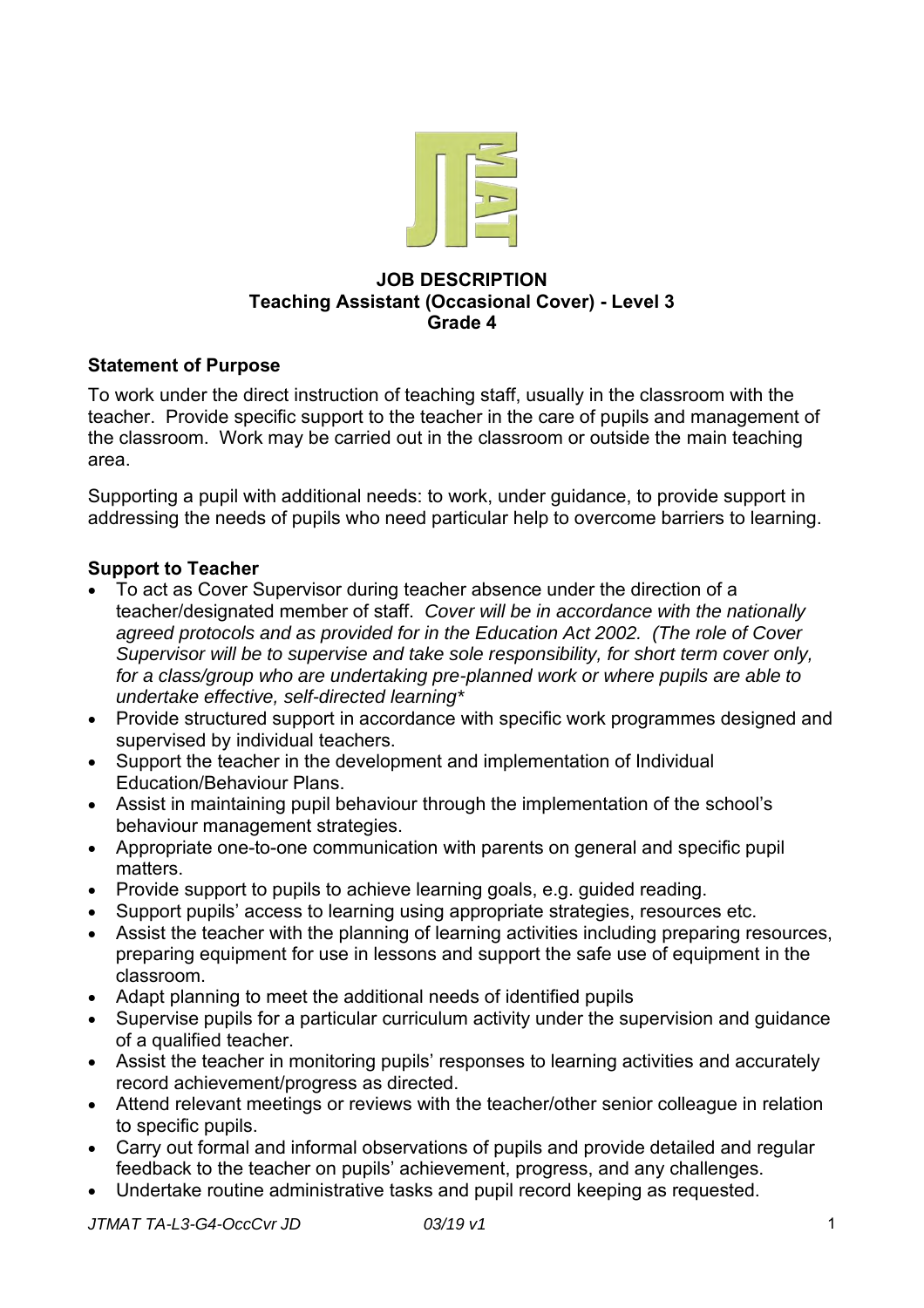- Contribute to the maintenance of a stimulating and safe learning environment.
- Under the direction of the class teacher/s, contribute to the development and presentation of displays in the classroom and around school.
- Co-ordinate and organise pupils attending extra-curricular activities/work experience or other out of school activities under guidance of teacher.
- Assist the teacher in the implementation and monitoring of systems relating to attendance and integration.

\* *A cover supervisor will contribute to the delivery of learning but will not be expected to deliver lessons unless guidance and supervision is available from a suitably qualified member of staff. The Headteacher must be satisfied that the post holder has the skills, expertise and experience to undertake the cover role.*

## **Support to Pupils**

- Provide pastoral support to pupils within the school environment.
- Provide structured support in accordance with specific work programmes designed and supervised by individual teachers.
- Receive and supervise pupils not working to a normal timetable.
- Accompany teaching staff and pupils on visits, trips and out of school activities as required. (Every effort should be made to ensure support is within contractual hours).
- Encourage pupils to interact with others and engage in activities led by the teacher.
- Support children by responding to matters of personal needs and their general health including basic first aid, administering regular medication, asthma, allergies, incontinence, sickness etc.
- Sympathetically support children through developmental milestones e.g. toileting, personal hygiene.
- Attend to specific pupils' personal needs and provide advice to assist in their social, health and hygiene development.
- Assist children in the management of specific medical needs (for which specialist training will be provided) and maintain associated health records.
- Supervise and support pupils ensuring their safety, by complying with good H&S practice.
- Deal with the challenges of the language demands of learning activities in ways that maintain and support children's confidence and self-esteem.
- Develop 1:1 mentoring arrangements with pupils and provide support for distressed pupils.
- Deploy strategies agreed by the school via policies to raise confidence and self-esteem such as rewards systems and praise.
- Assist pupils during lunchtimes on the correct use of cutlery (when appropriate) and dressing before and after PE sessions whilst encouraging independence.

## **Support to Curriculum**

- To provide support in literacy/numeracy/SEN strategies.
- Support the use of ICT in learning activities and develop pupils' competence and independence in its use.
- Contribute to curriculum planning, evaluation and implementation.
- Contribute to development of school policies and procedures by participation in working groups.
- Contribute to the development, preparation and dissemination of appropriate materials.
- Attend training sessions as required for CPD purposes and to ensure appropriate skill level is obtained to undertake role, e.g. behaviour management strategies.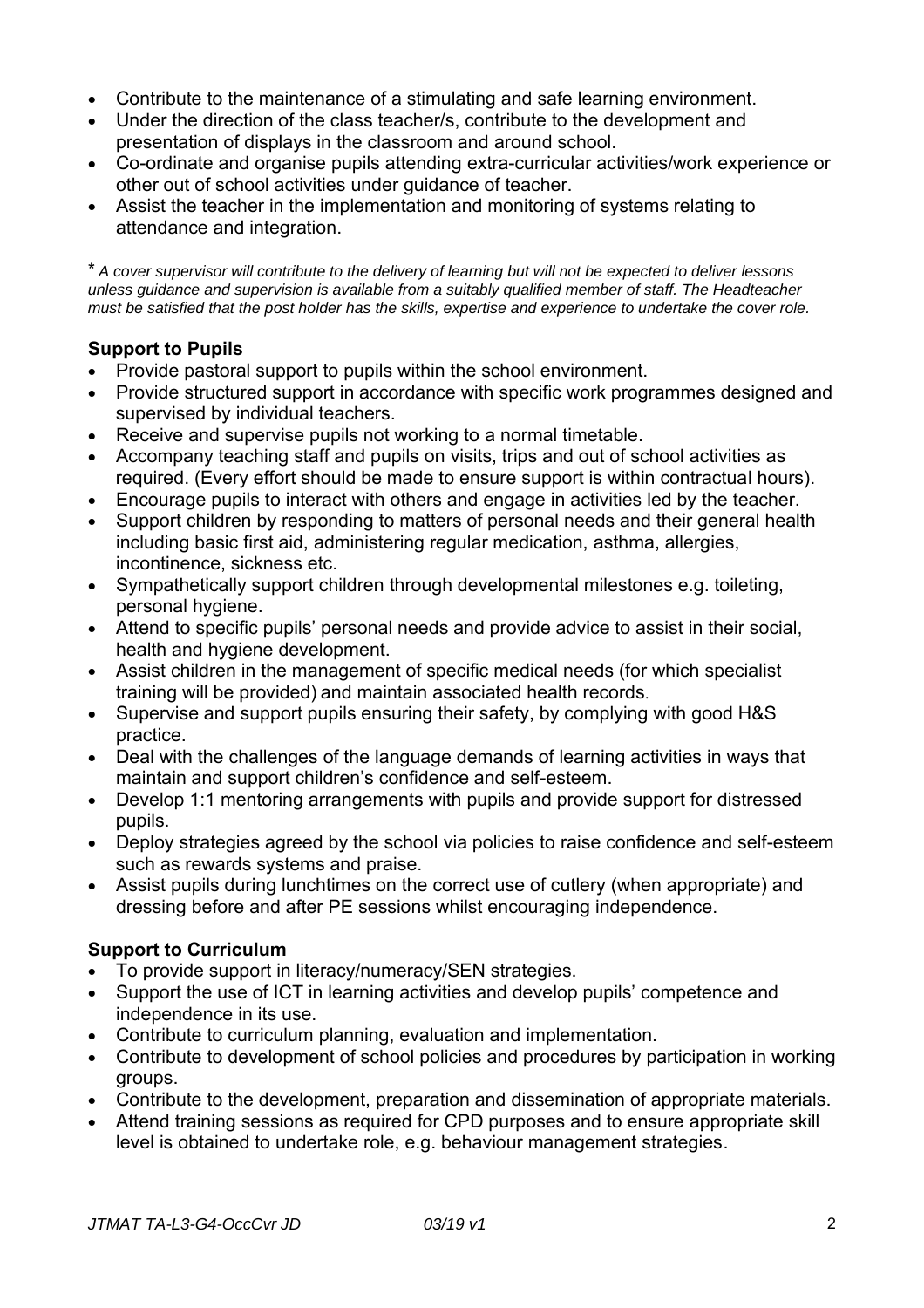**Support to School** (this list is not exhaustive and should reflect the ethos of the school)

- Promote and safeguard the welfare of children and young persons you are responsible for or come into contact with.
- Be aware of and comply with policies and procedures relating to child protection, health, safety and security, confidentiality and data protection, reporting all concerns to an appropriate person.
- Ensure all pupils have equal access to opportunities to learn and develop.
- Liaise effectively with teachers/parents/guardians, welfare officers, health visitors and other professional staff as part of the routine consultative process.
- Contribute to the overall ethos/work/aims of the school.
- Attend relevant meetings as required. (Every effort should be made to ensure support is within contractual hours).
- Participate in training and other learning activities and performance development as required. (Every effort should be made to ensure support is within contractual hours).
- Assist with the supervision of pupils out of lesson times, including before and after school and at lunchtimes.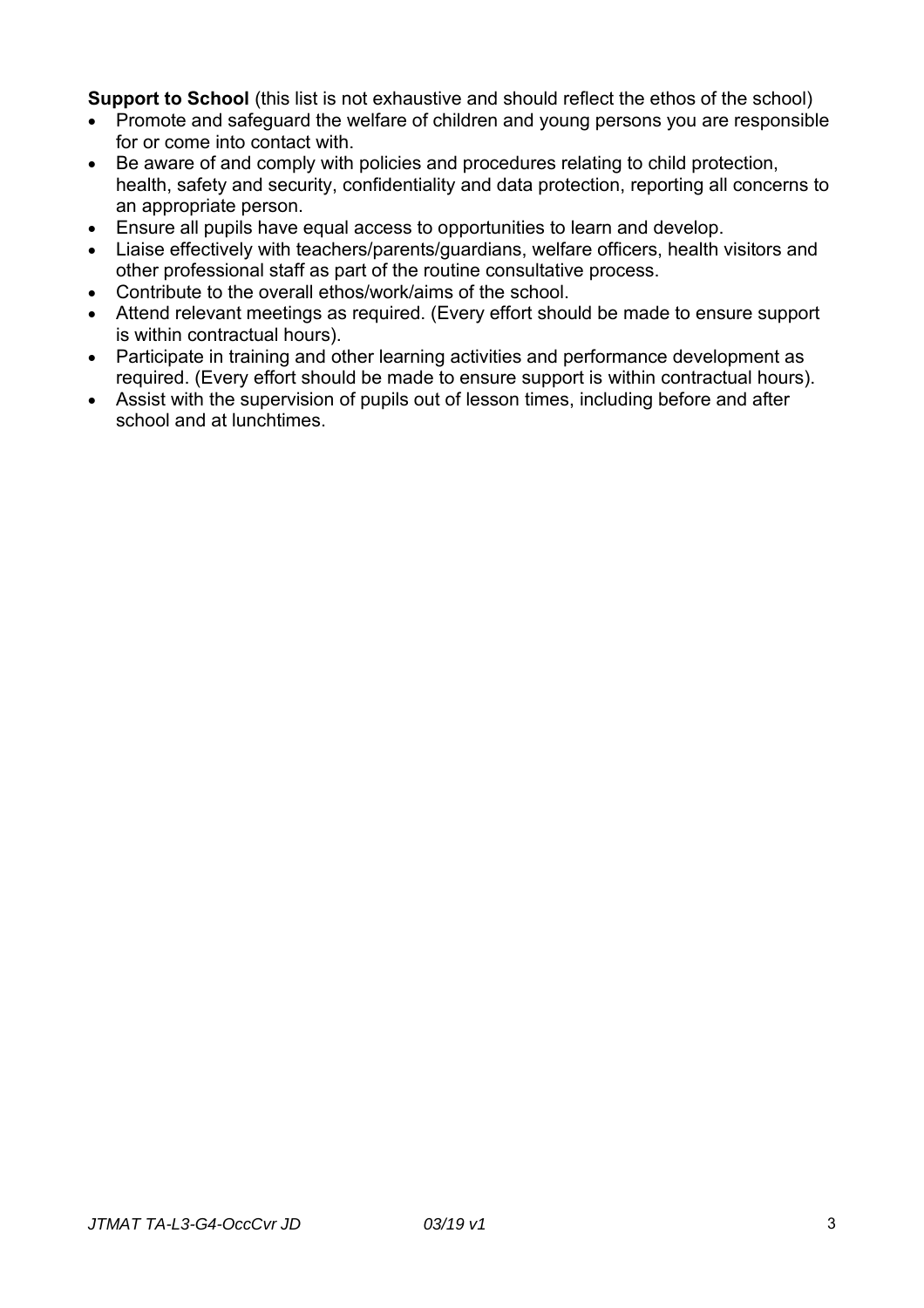# **PERSON SPECIFICATION Teaching Assistant Level 3 – Grade 4\***

| <b>Criteria</b>                                                           | Essential/<br><b>Desirable</b> | <b>Measured</b> |
|---------------------------------------------------------------------------|--------------------------------|-----------------|
| <b>Experience</b>                                                         |                                | by              |
| Supporting children's learning in a school                                | E                              | AF/I            |
| Working with or caring for children of relevant age                       | E                              | AF/I            |
| <b>Qualifications/Training</b>                                            |                                |                 |
| Relevant NVQ Level 3 or equivalent knowledge, skills and                  | E                              | AF/I            |
| experience                                                                |                                |                 |
| Good level of numeracy/literacy skills at GCSE Level C or                 | Е                              | AF/I            |
| above or functional skills equivalent                                     |                                |                 |
| Safeguarding Level 1 Training                                             | E                              | AF/I            |
| First Aid qualification e.g. Emergency First Aid at Work                  | D                              | AF/I            |
| <b>Good ICT skills</b>                                                    | Е                              | AF/I            |
| <b>Skills</b>                                                             |                                |                 |
| Knowledge and understanding of relevant policies and<br>codes of practice | E                              |                 |
| Effective use of ICT to support learning                                  | D                              | AF/I            |
| Good understanding of areas of learning e.g. literacy,                    | D                              | AF/I            |
| numeracy, science, SEN or Early Years                                     |                                |                 |
| Use good judgement or creative skills to interpret                        | Е                              | AF/I            |
| information or situations and to solve straightforward                    |                                |                 |
| problems                                                                  |                                |                 |
| Good communication and interpersonal skills to be able to                 | Е                              | $\mathsf{I}$    |
| relate well to wide range of people                                       |                                |                 |
| Ability to relate well to children and adults                             | E                              | AF/I            |
| Good organisational skills and able to maintain basic<br>records          | E                              | AF/I            |
| Self-motivated and takes responsibility within remit of role              | E                              |                 |
| Ability to work well with others and on own initiative                    | E                              | AF/I            |
| Flexible approach to work and prepared to undertake                       | E                              |                 |
| routine tasks outside of the classroom                                    |                                |                 |
| Reassure parents and respond professionally when they                     | E                              | AF/I            |
| have concerns                                                             |                                |                 |
| <b>Personal Qualities</b>                                                 |                                |                 |
| Interact professionally and appropriately with all                        | Е                              | AF/I            |
| colleagues and parents in the best interests of the school                |                                |                 |
| Friendly yet professional and respectful approach which                   | E                              |                 |
| demonstrates support and shows mutual respect to all in                   |                                |                 |
| school community                                                          |                                |                 |
| Open, honest and active listener                                          | Ε                              |                 |
| Takes personal responsibility and accountability                          | E                              | AF/I            |
| Committed to the needs of the pupils, parents and other                   | E                              | AF/I            |
| stakeholders and challenge barriers and blocks to                         |                                |                 |
| providing an effective service                                            |                                |                 |
| Demonstrates a "can do" attitude including suggesting                     | E                              |                 |
| solutions, participating, trusting and encouraging others                 |                                |                 |